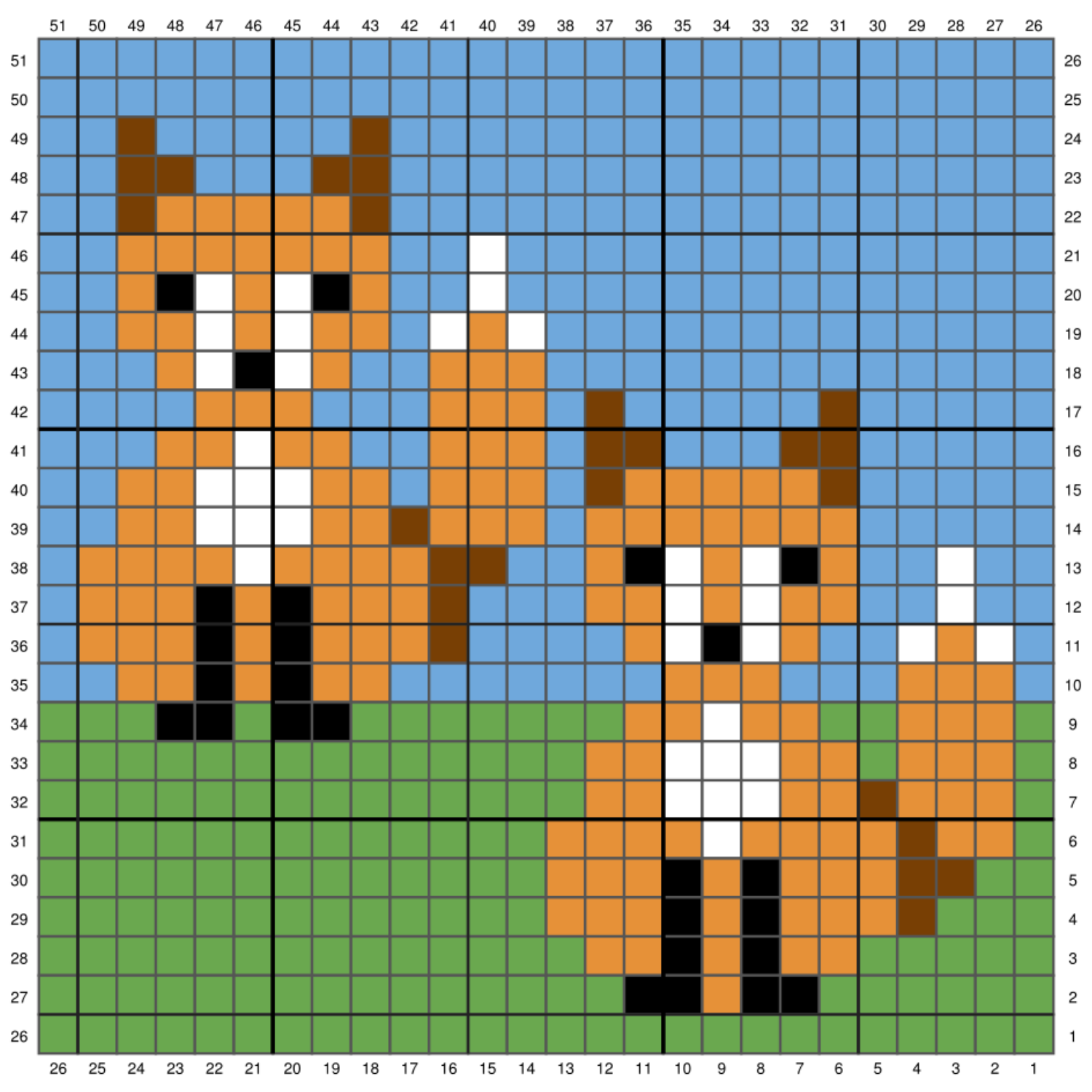## **Foxes by Sandy Walker**

**Grn = green; Tan = light brown; DrkBrn = dark brown; BLK = black; W = white; Blue = blue**

- $\leftarrow$  Row 1 [RS]: Grn
- $\rightarrow$  Row 2 [WS]: (Grn) x 2
- $\leftarrow$  Row 3 [RS]: (Grn) x 3
- $\rightarrow$  Row 4 [WS]: (Grn) x 4
- $\leftarrow$  Row 5 [RS]: (Grn) x 5
- $\rightarrow$  Row 6 [WS]: (Grn) x 6
- $\leftarrow$  Row 7 [RS]: Grn, Tan, (DrkBrn) x 2, (Grn) x 3
- $\rightarrow$  Row 8 [WS]: Grn, BLK, (Tan) x 2, DrkBrn, (Tan) x 2, Grn
- $\leftarrow$  Row 9 [RS]: Grn, (Tan) x 2, DrkBrn, (Tan) x 3, BLK, Grn
- $\rightarrow$  Row 10 [WS]: Grn, Tan, BLK, (Tan) x 6, Blue
- $\leftarrow$  Row 11 [RS]: Blue, (Tan) x 3, DrkBrn, (Tan) x 2, BLK, Tan, BLK, Grn
- $\rightarrow$  Row 12 [WS]: Grn, (BLK) x 2, Tan, BLK, (Tan) x 2, Grn, (Tan) x 2, W, Blue
- $\leftarrow$  Row 13 [RS]: (Blue) x 2, (Tan) x 2, Grn, (Tan) x 4, BLK, Tan, (Grn) x 2
- $\rightarrow$  Row 14 [WS]: (Grn) x 2, (Tan) x 2, BLK, W2, Tan, Grn, Blue, W2, (Blue) x 2
- $\leftarrow$  Row 15 [RS]: (Blue) x 2, W, (Blue) x 3, Tan, W2, (Tan) x 3, (Grn) x 3
- $\rightarrow$  Row 16 [WS]: (Grn) x 3, (Tan) x 3, W2, Tan, (Blue) x 7
- $\leftarrow$  Row 17 [RS]: (Blue) x 5, (Tan) x 3, W2, (Tan) x 3, (Grn) x 4
- $\rightarrow$  Row 18 [WS]: (Grn) x 5, (Tan) x 5, W, (Tan) x 2, (Blue) x 5
- $\leftarrow$  Row 19 [RS]: (Blue) x 5, Tan, BLK, W, BLK, (Tan) x 3, (Grn) x 7
- $\rightarrow$  Row 20 [WS]: (Grn) x 9, Blue, W, Tan, W, Tan, DrkBrn, (Blue) x 5
- $\leftarrow$  Row 21 [RS]: (Blue) x 5, DrkBrn, (Tan) x 3, W, Tan, Blue, (Grn) x 9
- $\rightarrow$  Row 22 [WS]: (Grn) x 9, (Blue) x 2, Tan, W, (Tan) x 2, (DrkBrn) x 2, (Blue) x 5
- $\leftarrow$  Row 23 [RS]: (Blue) x 8, (Tan) x 2, BLK, Tan, (Blue) x 2, (Grn) x 9
- $\rightarrow$  Row 24 [WS]: (Grn) x 9, (Blue) x 3, (Tan) x 3, (Blue) x 9
- $\leftarrow$  Row 25 [RS]: (Blue) x 10, (Tan) x 2, (Blue) x 4, (Grn) x 9
- $\rightarrow$  Row 26 [WS]: (Grn) x 9, Blue, DrkBrn, (Blue) x 3, (DrkBrn) x 2, (Blue) x 10

## Corner

- $\leftarrow$  Row 27 [RS]: (Blue) x 10, DrkBrn, Blue, Tan, (DrkBrn) x 2, (Tan) x 2, BLK, (Grn) x 7
- $\rightarrow$  Row 28 [WS]: (Grn) x 6, BLK, (Tan) x 3, DrkBrn, (Tan) x 2, Blue, DrkBrn, (Blue) x 9
- $\leftarrow$  Row 29 [RS]: (Blue) x 10, (Tan) x 6, BLK, (Grn) x 6
- $\rightarrow$  Row 30 [WS]: (Grn) x 4, BLK, Tan, BLK, (Tan) x 2, DrkBrn, (Tan) x 3, (Blue) x 9